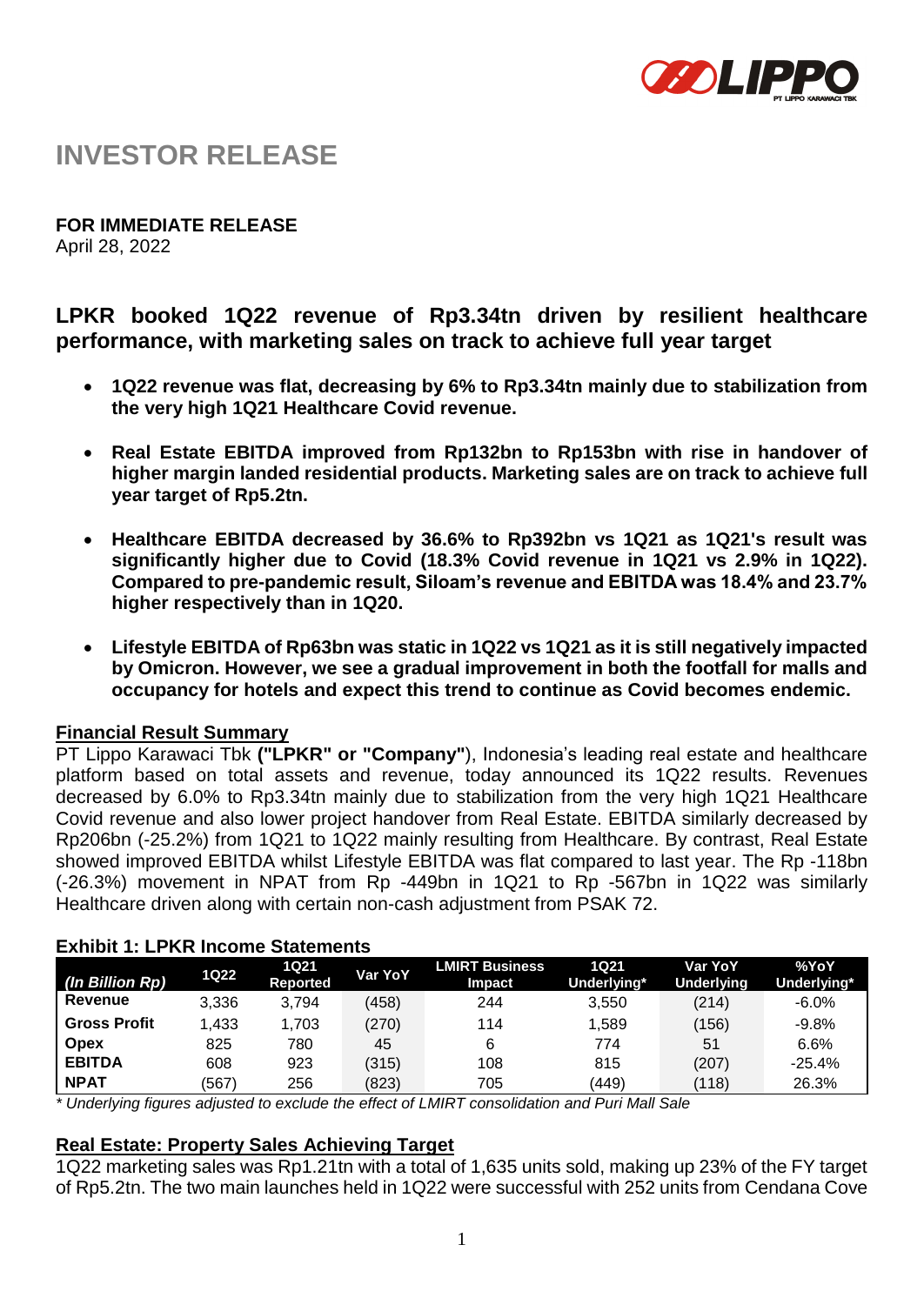

Verdant completely sold out and new series of higher ASP landed called Brava Homes with all units sold out at average sales price of Rp4.1bn per unit.

Real Estate revenue decreased by 13.9% from Rp1.05tn in 1Q21 to Rp 865bn in 1Q22 due to lower handover. EBITDA margin expanded by 4.6% pts to end at 17.7% due to higher mix of landed residential project handed over at Lippo Cikarang ("LPCK"). LPCK revenue grew by 29% YoY to Rp314bn in 1Q22 compared to Rp244bn in 1Q21. Revenue booked in 1Q22 was supported by handover of units in the third clusters of the landed residential located at Waterfront Estates. As of Mar 2022, about 45% of units in Travertine cluster in Waterfront Estates have been handed over, while most of the remainder will be handed over in 2Q22.

Going into 2Q22, handovers will be boosted by Cendana Peak (total 261 units) and Travertines cluster (total 490 units) in Waterfront Estates. Marketing sales remain strong and are in line with corporate targets. During the more recent launch on 23 Apr 2022 in Lippo Village, 97% out of a total of 290 landed residential units offered were sold out mostly to end-buyers as indicated by 90% mortgage utilization. Management reiterates the Rp5.20tn full year marketing sales target.

| <b>LAIDRA, INGH LOUGH I HIGHVIGH</b> |       |       |         |          |  |  |  |
|--------------------------------------|-------|-------|---------|----------|--|--|--|
| (In Billion Rp)                      | 1Q22  | 1Q21  | Var YoY | %YoY     |  |  |  |
| Revenue                              | 865   | 1,005 | (140)   | $-13.9%$ |  |  |  |
| <b>Gross Profit</b>                  | 415   | 420   | (5)     | $-1.2%$  |  |  |  |
| <b>Opex</b>                          | 262   | 288   | (26)    | $-9.0\%$ |  |  |  |
| <b>EBITDA</b>                        | 153   | 132   | 21      | 15.9%    |  |  |  |
| <b>NPAT</b>                          | (683) | (699) | 16      | 2.3%     |  |  |  |

#### **Exhibit 2: Real Estate Financial**

## **Healthcare: Siloam Reports Resilient Financial and Operational Results**

The growth of Siloam's non-COVID business was sustained through 1Q22 despite the Omicron impact. The revenue growth in this period would have been even stronger if not for Omicron as hospitalization from Omicron was thankfully very low (18.3% Covid treatment revenue in 1Q21 vs 2.9% in 1Q22) but it did have a negative impact on patient volume, especially in February 2022. This was followed by a swift recovery in March 2022 and we expect this trend to continue.

Siloam booked revenue of Rp2.22tn in 1Q22, a decrease of 3.3% compared with 1Q21. Siloam booked EBITDA of Rp392bn in 1Q22, a decrease of 36.6% compared with 1Q21. This is due to very high Covid related income in 1Q21. In contrast both revenue and EBITDA have been relatively stable when compared to 4Q21. To put Siloam's results in context, it's important to review them with like for like quarters under similar operating environments. Siloam's revenue and EBITDA in 1Q22 was 18.4% and 23.7% higher respectively than in 1Q20. Siloam's Net Cash Position remained strong at Rp1.72tn as of 1Q22.

#### **Exhibit 3: Healthcare Financial**

| (In Billion Rp)     | 1Q22  | 4Q21  | Var QoQ | %QoQ     | 1Q22  | 1Q21  | Var YoY | %YoY     |
|---------------------|-------|-------|---------|----------|-------|-------|---------|----------|
| Revenue             | 2.222 | 2,238 | (16)    | $-0.7%$  | 2.222 | 2.299 | (77)    | $-3.3%$  |
| <b>Gross Profit</b> | 842   | 851   | (9)     | $-1.1%$  | 842   | 988   | (146)   | $-14.8%$ |
| Opex                | 449   | 661   | (212)   | $-32.1%$ | 449   | 370   | 79      | 21.4%    |
| <b>EBITDA</b>       | 392   | 417   | (25)    | $-6.0%$  | 392   | 618   | (226)   | $-36.6%$ |
| <b>NPAT</b>         | 130   | 142   | (12)    | $-8.5%$  | 130   | 264   | (134)   | $-50.8%$ |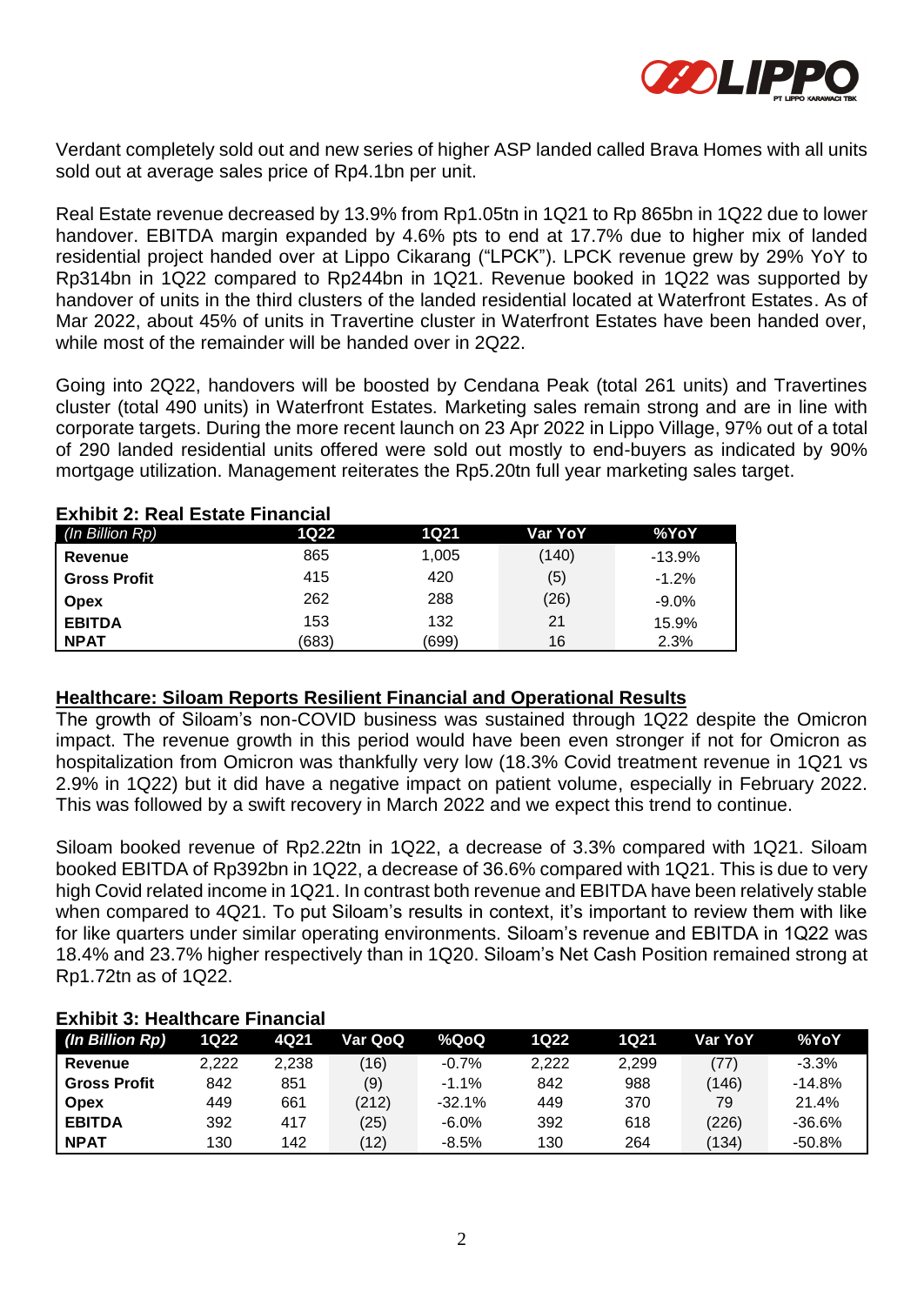

Patient volumes continued their firm growth trajectory in 1Q22. Inpatient admissions were more than 51,000, a 26% increase from 1Q21. Inpatient days in 1Q22 were stable compared to the 1Q21 at around 180,000 despite significantly lower volumes of COVID patients in 2022. Siloam had around 699,000 outpatient visits in 1Q22, an increase of 28% compared with 1Q21. Even though the Omicron wave in February impacted patient volumes, Siloam's inpatient admissions, inpatient days and outpatient visits were 3.3%, 4.2% and 1% higher respectively compared to 4Q21. Inpatient admissions and outpatient visits were higher in 1Q22 than in any quarter over the previous 7 quarters.

## **Exhibit 4: Siloam Operational Matrix**

| <b>Operational</b>          | 1022    | 4021    | %QoQ   | 1022.   | 1021    | %YoY  |
|-----------------------------|---------|---------|--------|---------|---------|-------|
| <b>Inpatient Admissions</b> | 51.235  | 49.608  | 3.3%   | 51.235  | 40.603  | 26.2% |
| <b>Inpatient Days</b>       | 179.911 | 172.688 | 4.2%   | 179.911 | 179.810 | 0.1%  |
| <b>Outpatient Visits</b>    | 698.796 | 691.890 | $.0\%$ | 698.796 | 544.465 | 28.3% |

#### **Lifestyle: Turnaround in Visitors**

Despite Omicron, Lifestyle revenue was sustained in 1Q22 at Rp249bn compared to Rp246bn in 1Q21. In March 2022, malls traffic recovered to 56% of pre-pandemic levels after dropping to 22% during Delta peak in 2021. Hotels also recovered to an occupancy of 67% compared to 39% during Delta peak in 2021. The recovery trend in the Lifestyle pillar is evident as Covid cases continue to drop.

#### **Exhibit 5: Lifestyle Financial**

| (In Billion Rp)     | 1Q22 | 1Q21 | Var YoY        | %YoY     |
|---------------------|------|------|----------------|----------|
| Revenue             | 249  | 246  | 3              | 1.2%     |
| <b>Gross Profit</b> | 176  | 179  | (3)            | $-1.7%$  |
| <b>Opex</b>         | 113  | 116  | (3)            | $-2.6%$  |
| <b>EBITDA</b>       | 63   | 63   | $\blacksquare$ | $0.0\%$  |
| <b>NPAT</b>         | (13) | (14) |                | $-7.1\%$ |

## **Recent Events**

- Between end-Mar 2022 to 18 Apr 2022, LPKR acquires a total of 330,416,800 shares of Siloam hospitals (SILO) bringing Company's ownership in Siloam to 57.9%, in line with company's focus on healthcare and sustainability.
- In April 2022, Lippo Karawaci launched another first-home owner landed residential cluster in Lippo Village area, selling a total of 282 units out of a total of 290 units offered.
- In March 2022, Lippo Karawaci sold its first launch of a higher priced product under the Brava brand. The Company sold 12 units that were valued at Rp49.3bn on the launch date.

John Riady, the CEO of Lippo Karawaci stated, "In 1Q22, our consolidated revenue of Rp3.34 trillion and EBITDA of Rp 608 billion was supported by performance in real estate, healthcare and lifestyle pillars. The property business is showing signs of resilience as we push the marketing sales with our projects Cendana and Brava clusters in Karawaci." Mr. Riady continued, "Indonesia is recovering and activities are returning to normal, we believe current macro conditions will support our business growth in 2022."